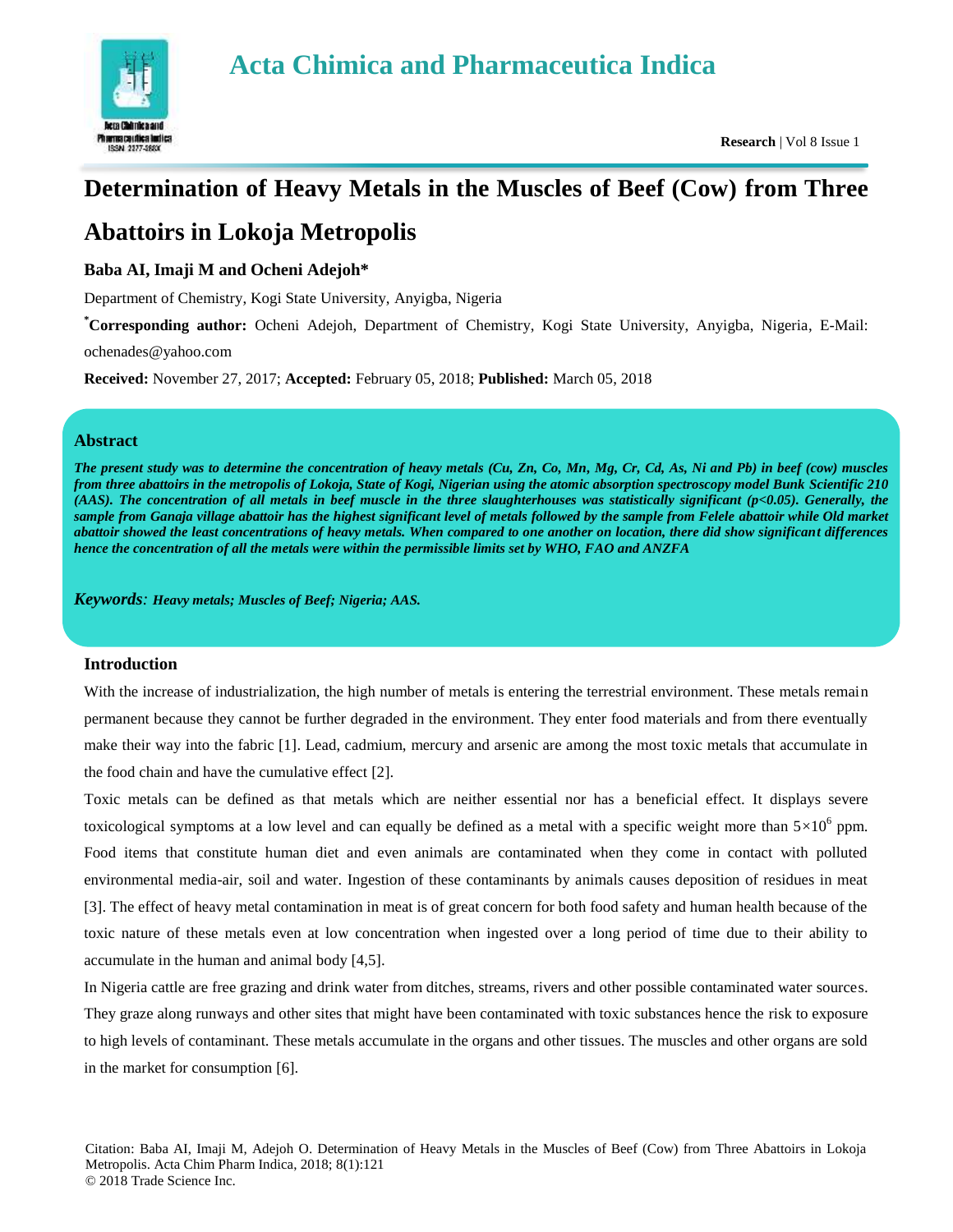Meat is a very rich and convenient source of nutrients and microelements. The chemical composition of the meat depends both on the type and on the degree of the food. The need for mineral compounds depends on age, physiological status and food intake and living conditions [1]. Heavy metal contamination is a serious threat due to their toxicity, bioaccumulation and bioingrandimenti in the food chain [7]. Although the contamination of toxic animal feeds cannot be completely avoided given the prevalence of these pollutants in the environment, there is a clear need to minimize this contamination, in order to reduce both the direct effects on animal health and the indirect effects on human health [8]. The toxic effects of metals have been described in animals at relatively low levels of metal exposure [9)]; one of the first effects is the destruction of the metabolism of trace elements [1,10].

# **Materials/Method**

10% (v / v) washed with hydrochloric acid 10% (v / v) with nitric acid and all the glasses were soaked overnight after deionized / distilled water and dried. A Buck Synthetic (Model 210) and Atomic absorption spectroscopy was used to identify concentrations of heavy metals in the sample.

#### **Reagent**

Concentrated nitric acid, concentrated hydrogen tetraoxosulphate IV, hypochlorusacids (HClO4) and distilled water.

#### **Study area**

The study area is Lokoja urban area of kogi state, Nigeria situated at latitude 7.8167N and 6.7500E of Lokoja with population of about 60,579 [12]. The cattle use for the study was monitored for seven (7) months (February to September 2015) from its grazing area in Jegbe from Ajaokuta local government area which is about 13 km from Lokoja town. They were equally water from streams ponds and overrunning surface water from farm land.

#### **Sample collection**

The meat samples (muscle) were collected from three abattoirs, old market abattoir, felale abattoir and ganaja village abattoir. Those abattoirs purchase their cattle from among the monitored cattle. The samples were collected in polyethylene bag and transported to the laboratory for analysis. The samples were frozen in the refrigerator at the temperature of 4ºC.

#### **Digestion of sample**

The collected samples were decomposed by wet digestion method for the determination of various metals. The method of J C Akan was adopted. A known quantity, 10 g of each sample (muscle) was introduced into the digestion flask. 20 ml of sulphuric acid was added into it followed by the addition of 10ml nitric acid and 5 ml hypochlorous acid. The digestion flask was heated for 30 min. After flocculation had settled, the flask was heated on high flame. After digestion, hydrogen peroxide was added drop wise until a clear solution was obtained. The content of the flask was filtered into 50ml volumetric flask and made up to the mark with distilled water.

Collected samples are dried in wet digestive system for the determination of various metals. J C Akan et al adopted the 2010 approach. A known size, 10 g (muscle) of each sample belongs to the digestive tract. 20 ml sulfuric acid is included. After 10ml nitric acid and 5 ml. Hypocloresocides are included. Gastrointestinal pots are heated for 30 min. After flacculation was established, this was heated on a high flame. After digestion, hydrogen peroxide has been removed until a clear solution is reached. The content of the flask is distinguished by size of 50 mm and made up of distilled water until mark.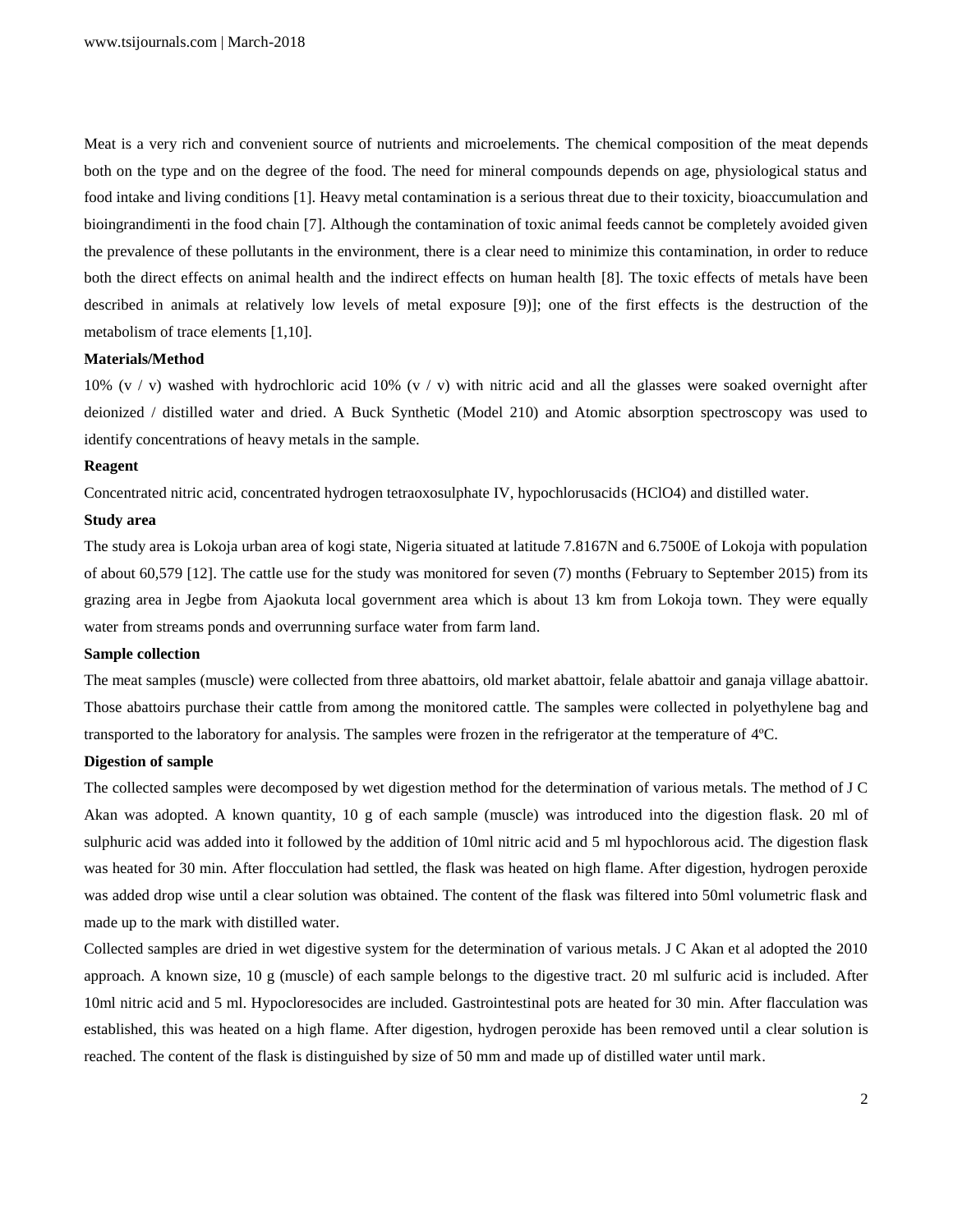#### **Statistical analysis**

The data collected was submitted as an average and standard deviation and an analysis was taken to determine ANOVA (p <0.05) to be significantly different between different organs. All statistical calculation was performed with SPSS 9.0 for windows.

#### **Discussion**

# **Copper**

Felele from the three abattoirs, Old Market, and Ganja Village presented in **TABLE 1** as a result of sampling analysis from muscle abattoirs. It shows that the sample from old market abattoir has the highest concentration of copper of 1.2 3ppm followed by the sample from Felele abattoir with concentration of 0.28 ppm and sample from Ganaja village abattoir has the least concentration of 0.27 ppm of copper.

Copper is an essential component of various enzymes and plays a significant role in maintaining the integrity of bone structure, skeletal mineralization and binding tissue. The value of iron is 0.76 ppm, followed by 0.71 ppm with kidneys and low-valued muscle 0.40 ppm. Copper requires a lot of good health, but much more can cause a health problem such as liver and kidney damage [14]. Copper also causes public health issues in high concentration [15].

In human 10-30 mg of orally ingested copper from food stored in copper vessels can cause intestinal discomfort, dizziness and headaches while excess accumulation of copper in the liver may result in hepatitis or cirrhosis and in a hemelytra crisis similar to that seen in copper poisoning [16].

The mean concentration of copper in the muscles from the three abattoirs is  $0.207 \pm 0.104$  ppm. However, none of these samples from the three abattoirs in the study had copper content exceeding the maximum permissible limit (MPL) of 200 ppm [17]. When the mean concentration of heavy metal was taken across the three locations it showed that all the concentration of heavy metals from Ganaja village abattoir have the highest concentration followed by the sum of heavy metal from Felele abattoir and then the Old market abattoir as shown in **CHART 1.**

#### CHART 1**. Response and induction time of PANI and PANI/Zeolite erionite composites.**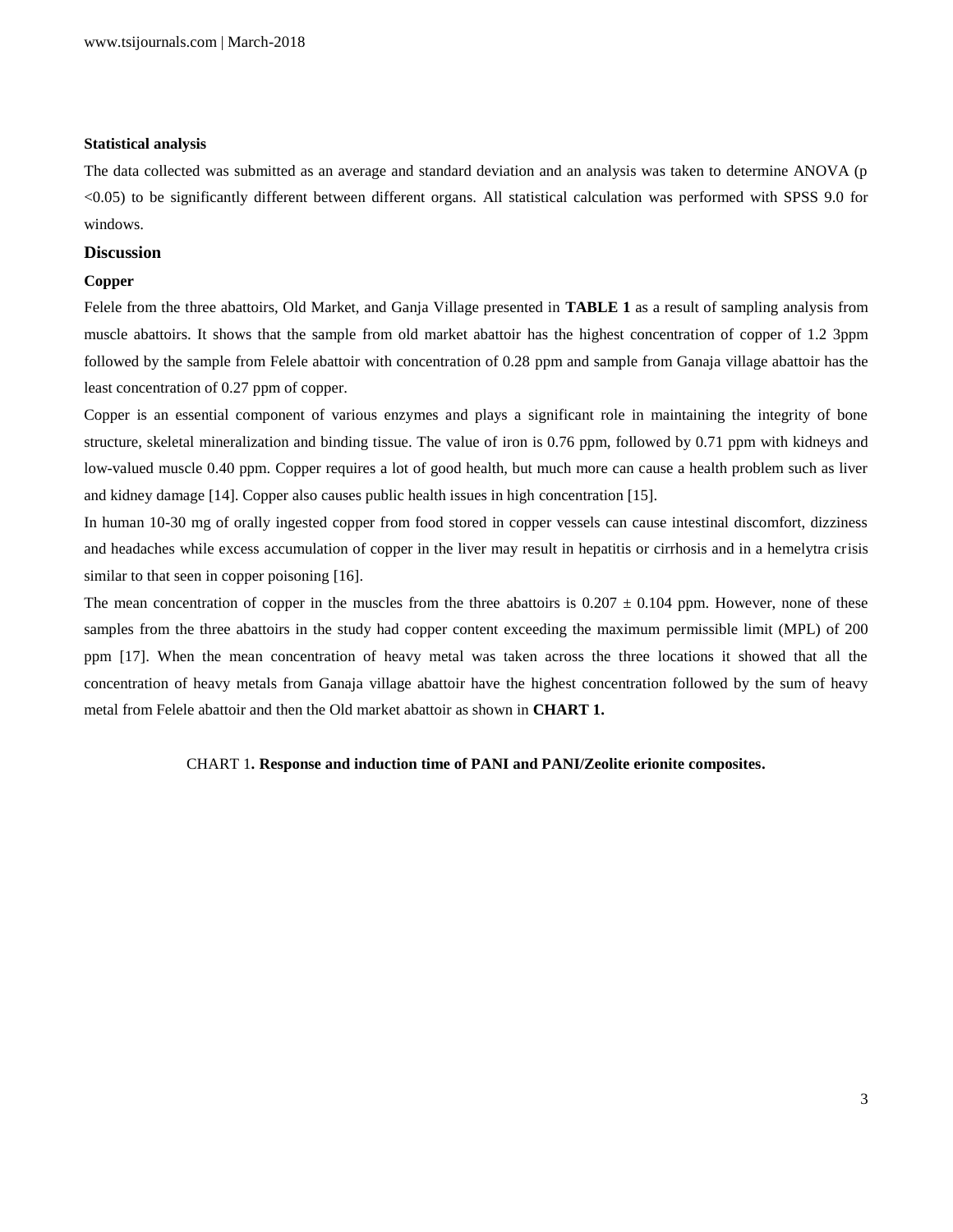

# **Iron**

The sample of three abattoirs as indicated in the table indicates that iron concentration foil is the highest concentration of 0.51 ppm of iron in the sample from abattoir. The old market shows 0.40ppm of sample iron from abattoir and of sample iron from Ganja village abattoir. The toxicity of iron is maintained by absorption in the iron state through gallstones of gallstones. Ferritin is a unique iron storage protein containing 24 storage proteins, which is absorbed with high iron content in the body of high ferretine, ferrititin is the most abundant in the heart and liver, and therefore these organs and iron storage [18].

The body can only produce so much of this protein; however, iron builds up in the organ can cause the liver to become cirrhotic. Hepatoma the primary cancer of the liver has become the most common cause of death among patients with hemochromatosis [19]. Also when sliders become severe in young people, myocardial disease is a common cause of death [19]. Impotence may occur in young men and amenorrhea may occur in young women. Both of these sexually related problems are due to iron loading in the anterior pituitary. The maximum permissible limit for iron is 15mg/day for male and18mg/day for female ages from 19-50 [19]. From the above result in **TABLE 1**, the concentration of each of the sample is less than the permissible limit for both male and female as set by [19].

# TABLE 1**. Concentration of heavy metals in the muscle from three abattoirs (On location) in ppm.**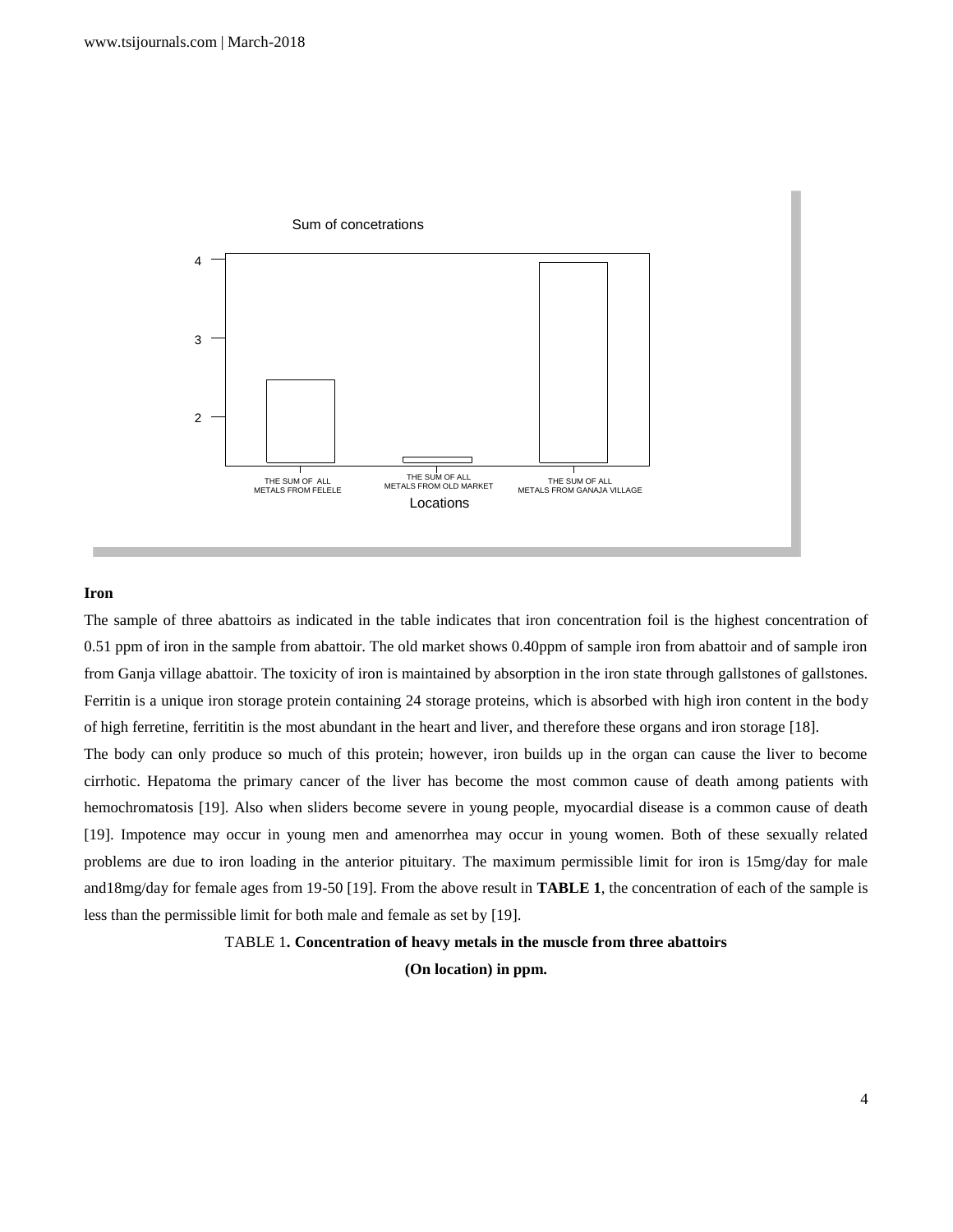| <b>Heavy</b>  | Cu   | Fe   | Zn   | Mn   | <b>Pb</b> | Cd   | Co   | Сr   | Ni   | As   |
|---------------|------|------|------|------|-----------|------|------|------|------|------|
| <b>Metals</b> |      |      |      |      |           |      |      |      |      |      |
| Felele        | 0.41 | 0.51 | 0.49 | 0.02 | 0.00      | 0.01 | 0.01 | 0.06 | 0.89 | 0.07 |
| Old Mkt       | 0.07 | 0.40 | 0.80 | 0.02 | 0.00      | 0.01 | 0.00 | 0.03 | 0.08 | 0.03 |
| Ganaja        | 0.14 | 0.36 | 3.01 | 0.02 | 0.00      | 0.01 | 0.00 | 0.02 | 0.10 | 0.02 |

## **Zinc**

The sample from Ganaja village abattoir have the highest concentration of 3.01 ppm of zinc followed by sample from Old market abattoir with 0.80 ppm of zinc and the sample from Felele abattoir have the least concentration of 0.49 ppm of zinc. In **TABLE 2**, the mean concentration of the three samples is  $1.433 \pm 0.793$  ppm. Therefore, the whole model, including average concentration, is less than the allowable limit of 150ppm set by zinc concentration [13]. Zinc is an important element in human diet. Zinc is too small to be harmful to human health and most zinc is harmful to human health [14].

#### **Manganese**

Manganese is needed for growth and good health in humans; otherwise the manganese's deficiency can accelerate the nervous system [20]. The sample from the three abattoirs has the same concentrations of 0.02 ppm of manganese. The mean concentration of the manganese as shown in **TABLE 2** is  $0.027 \pm 0.009$  ppm. The maximum permissible limit of manganese is 2.9 ppm [13]. No lead was detected in the three samples from the three abattoirs.

| <b>Heavy</b>   | Cu         | Fe             | Zn            | Mn          | Pb         | C <sub>d</sub> | Co        | $C_{r}$ | Ni        | As               |
|----------------|------------|----------------|---------------|-------------|------------|----------------|-----------|---------|-----------|------------------|
| <b>Metals</b>  |            |                |               |             |            |                |           |         |           |                  |
|                | 0.207<br>土 | 0.423<br>$\pm$ | 1.43<br>$\pm$ | $0.017 \pm$ | 0.007<br>士 | 0.01<br>$\pm$  | 0.01<br>土 | 0.037   | 0.09<br>土 | 0.05<br>$_{\pm}$ |
| <b>Muscles</b> | 0.104      | 0.045          | 0.793         | 0.003       | 0.007      | 0              | 0.003     | 土       | 0.004     | 0.015            |
|                |            |                |               |             |            |                |           | 0.012   |           |                  |

TAB.2. **The Mean Concentration of heavy metals in the muscle in PPM.**

# **Cadmium**

Cadmium concentrations in the entire sample from the three abattoirs have the same concentration of 0.01ppm. The mean concentration of cadmium of the sample from the three abattoirs is  $0.01 \pm 0.00$  ppm. From this result the concentration of cadmium in the entire sample studied were found to be lower than 0.5 ppm, the permissible limit is set [19]. When Cadmium toxic to virtually every system animal body actually joins the vicious age of each system. and its accumulates in the kidney and liver in the long run period melting causes all (1999), resulting from chemical similarities and consumption to the binding stage that cadmium interacts with many chemical minerals Zn, Fe, Cu and Se. This affects the calcium, phosphorus and bone metabolism in cadmium individuals in the industrial and general environment of Cd [21].

**Cobalt**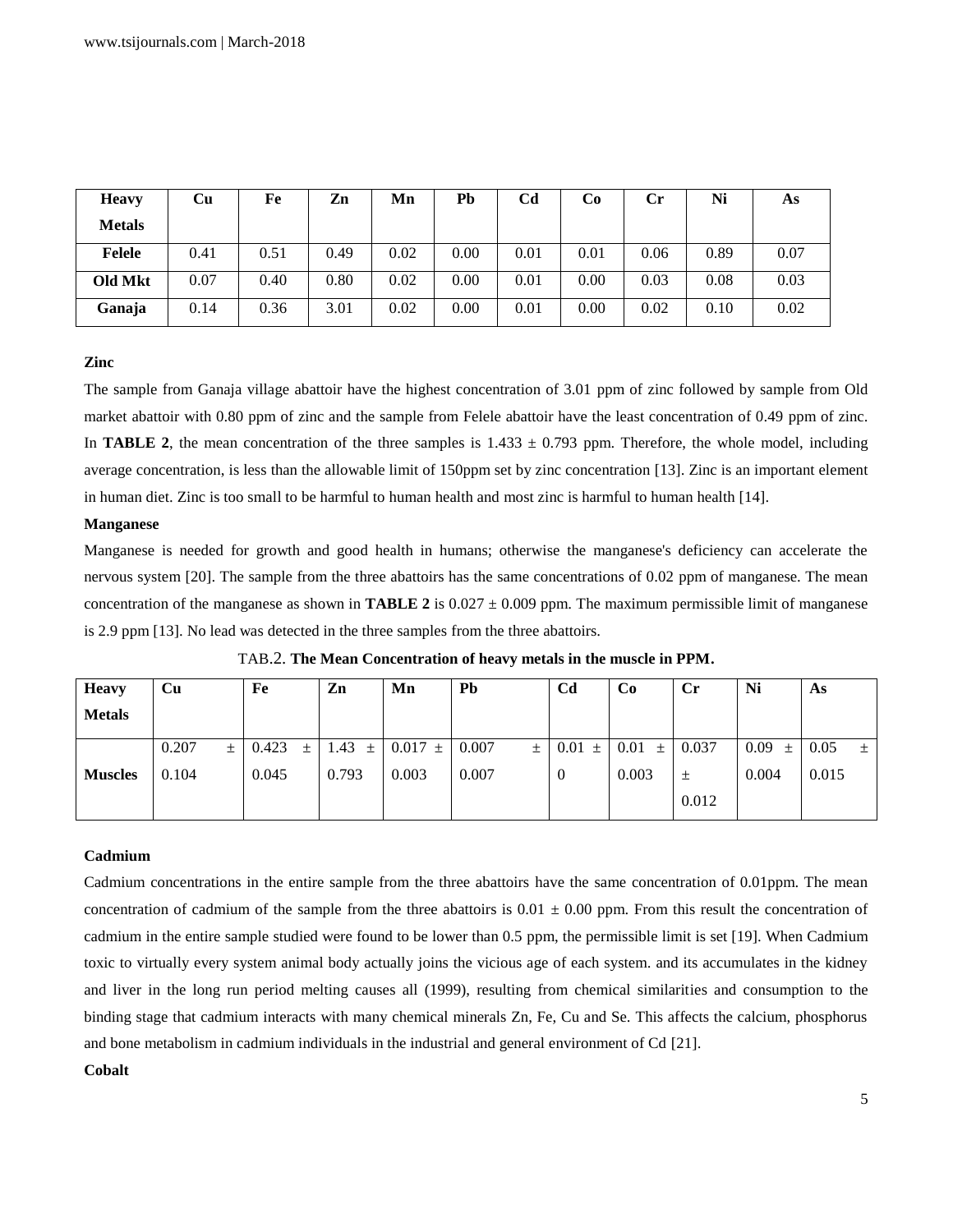The sample from Felele abattoir showed the concentration of 0.01 ppm while the sample from Old market and Ganaja village abattoirs shows no detection. The mean concentration of cobalt from the three abattoirs is  $0.0067 \pm 0.003$  ppm. The concentration of cobalt in the sample is low compare to the permissible limit of 2.0 ppm set by [19]. Cobalt is required in the form of cobalt containing vitamin B12 cobalt is widely distributed in the animal organ in relatively high concentration in the liver, kidney, bone and glandular kidney [6,22].

#### **Chromium**

The high concentration of the sample chromium is from 0.02ppm, but the sample from the old market abattoir contains 0,03 ppm and the samana in the Ganaja village contains at least the concentration of 0.02 ppm. Chromium is an important factor that helps to use sugar, protein and fatty foods to the body, which is a cancer causing agent [23]. Excessive amounts of chromium may cause adverse health effects [19]. The concentration of all the metals in the entire sample studied from the three abattoir were lowered than the permissible limit of 0.1 ppm [13].

#### **Nickel**

Nickel concentration from Felele abattoir showed the highest concentration of 0.89 ppm of nickel Ganaja village abattoir showed 0.10 ppm and Old market abattoir showed concentration of 0.08 ppm. The mean concentration from the three abattoir is  $0.09 \pm 0.004$  ppm. 1ne concentration is lower than the permissible limit of 1-2 ppm [19]. Small amount of nickel is needed by the human body to produce red blood cells but when in excess nickel can become mildly toxic. Long term exposure to nickel can cause decreased in the body weight heart and liver damage and skin irritation [22].

#### **Arsenic**

Felele abattoir showed the highest concentration of arsenic of 0.07 ppm followed by Old market abattoir with 0.03 ppm while Ganaja village have the least concentration of 0.02 ppm. The permissible limit arsenic in the liver of cow has been reported as 2.0 ppm.

## **Conclusion**

From these studies, the muscles as parts of the cattle consumed in the metropolis of Lokoja in the state of Kogi, Nigeria, seem to be safe for consumption considering the concentration of cadmium, copper, iron, chromium, zinc, lead, manganese, arsenic, nickel and cobalt present in they. It is expected that the animals that freely graze around Jegbe, about 20 km from Ajaokuta, an industrial area will accumulate a high concentration of toxic metals in their organs, but from these results, the levels of metals were generally low and within permitted limits set by CHI, FAO and ANZFA. The concentrations of these metals seem to be moderate for the body. However, since there can be accumulation of these elements resulting to toxicity, it is advisable to limit the consumption especially of the liver and kidney.

#### **REFERENCES**

- 1. Baykov BD, Stoanov MP, Gugova ML. Cadmium and Lead bioaccumulation in male chicken for high food concentration. Toxicol Environ Chem, 1996;54:155-159.
- 2. Cunningham WP, Saigo B. Environmental Science a global. WMC Brown publishers, New York, USA.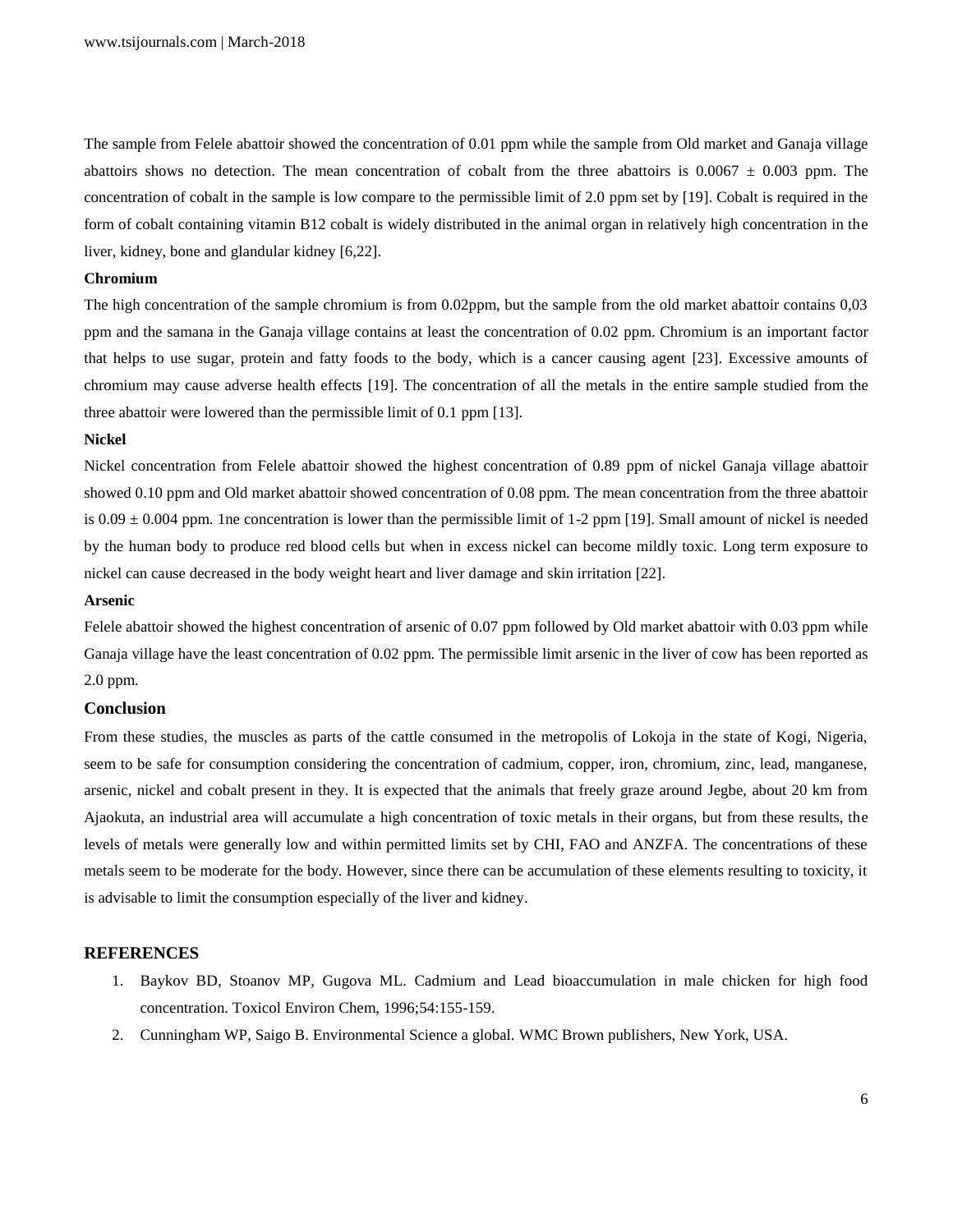- 3. Akan JC, Abdulrahman FI, Sadipo OA, et al. Distribution of heavy metals in the liver, kidney and meat of beef mutton caprine and chicken from kasuwanshanu market in Maiduguri metropolis Borno State Nigeria. Research J of Appl Sci Engg Technol, 2010:743-748.
- 4. Santhi D, Balakrishman V, Kalaikannan A, et al. Presence of heavy metals in pork products in Chennai (India) Am J Food Technol, 2008:192-199.
- 5. Badis B, Rachid Z, Esma B. Levels of selected heavy metals in fresh meat from cattle sheep, chicken and camel produced in Algeria. Ann Res Rev Biol, 2014;4:1260-1267.
- 6. Iwegbue AMC. Heavy metal composition of livers and kidneys of cattle from southern Nigeria. Veterinnarski Arhi. 2008;78:401-410.
- 7. Domirezen D, Uruc K. Comparative study of trace elements in certain fish, meat meat products Meat Sci, 2006;74:255-260
- 8. SCAN (Scientific Committee on Animal Nutrition). Opinion of the Undesirable Substances in feed.
- 9. Kosttial K. Trace element in human and animal nutrition. Academic press Orlando, 1986;2:319-349.
- 10. Goyer RA. Toxic and essential element metal interactions. Annu Rev Nutr, 1997;17:37-50
- 11. Alonso LM, Benedito JL, Mirado M, et al. Contribution of cattle products to dietary intake and toxic elements in Galicia, Spain, Food Addict Contam,1997;19:533-541.
- 12. NPC (National population census), Nigeria, 2006.
- 13. ANZFA (Australia Hew Zealand, Food Authority) Wellington, New Zealand.
- 14. ATSDR (Agency for Toxic Substances and Disease Registry). Division of Toxicology Clifton road, NE, Atlanta, GA.
- 15. Brito G, Diaz C, Galindo I, et al. Levels of metals in canned meat products, Intermetallic-correlation. Bull Environ Toxicol, 2005;44:309-316.
- 16. Johnson MA, Robinson RRK, Sailler MI. Copper in macrae, Encyclopedia of food science and Nutrition Academic Press, London, England.
- 17. MEPO. The gazette of India, 1973.
- 18. Iron toxicity department of animal science college of agriculture and life science Cronel University.
- 19. WHO/FAO. Report of the 32nd session of the codex committee of the food additives contaminants.
- 20. Demirezen D, Uruc K. Comparative study of trace element s in certain fish, meat and meat products. Meat Sci. 2005;255-260
- 21. Krupa J, Swida J. Concentration of certain heavy metals in the muscles, liver and kidney of goat fattened in the Beiszczady mountains. Anim Sci, 1997;15:55-59.
- 22. Kramer HL, Steiner JW, Vallely PJ. Trace element concentration in the kidney and muscle of Queen Land cattle. Bull Environ Contam Toxicol, 1983;30:588-589.